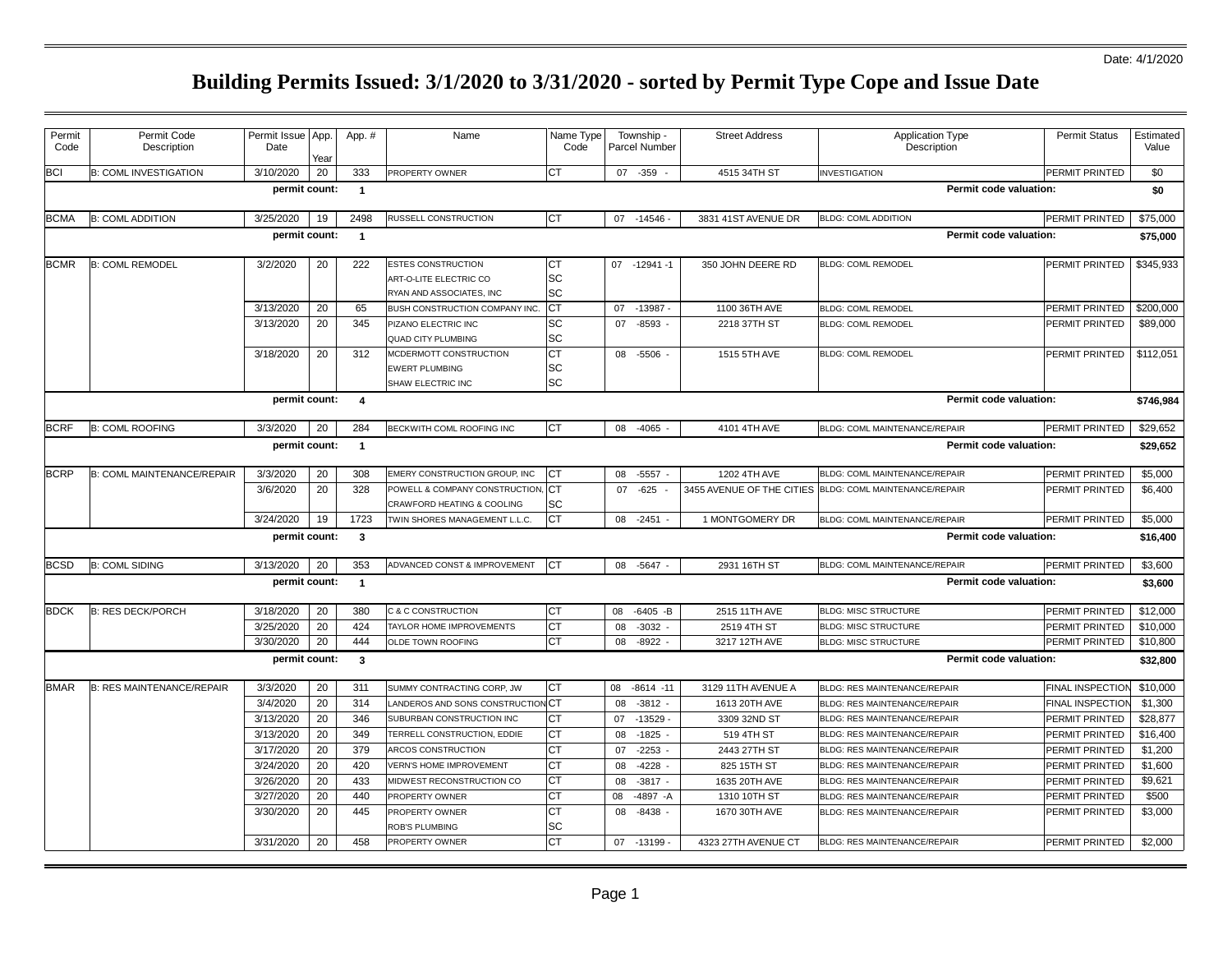| Permit<br>Code | Permit Code<br>Description  | Permit Issue App.<br>Date | Year | App. #         | Name                                                                              | Name Type<br>Code | Township -<br>Parcel Number | <b>Street Address</b> | <b>Application Type</b><br>Description | <b>Permit Status</b>    | Estimated<br>Value |
|----------------|-----------------------------|---------------------------|------|----------------|-----------------------------------------------------------------------------------|-------------------|-----------------------------|-----------------------|----------------------------------------|-------------------------|--------------------|
|                |                             | permit count:             |      | 10             |                                                                                   |                   |                             |                       | Permit code valuation:                 |                         | \$74,498           |
| <b>BRI</b>     | <b>B: RES INVESTIGATION</b> | 3/17/2020                 | 20   | 385            | PROPERTY OWNER                                                                    | СT                | 07 -8606                    | 1604 40TH STREET CT   | <b>INVESTIGATION</b>                   | PERMIT PRINTED          | \$0                |
|                |                             | permit count:             |      | $\overline{1}$ |                                                                                   |                   |                             |                       | Permit code valuation:                 |                         | \$0                |
| <b>BRML</b>    | <b>B: RES REMODEL</b>       | 3/13/2020                 | 20   | 336            | M I CONSTRUCTION<br>PIKUZA ELECTRIC INC                                           | СT<br>SC          | 07 -2253 -                  | 2443 27TH ST          | BLDG: RES MAINTENANCE/REPAIR           | PERMIT PRINTED          | \$11,900           |
|                |                             | 3/13/2020                 | 20   | 335            | WHITE OAK BUILDING & REMODEL<br>TRI-CITY ELECTRIC COMPANY<br>DEMARLIE MAINTENANCE | СT<br>SC<br>SC    | 08 -4653 -B                 | 601 45TH ST           | <b>BLDG: RES REMODEL</b>               | PERMIT PRINTED          | \$13,700           |
|                |                             | 3/25/2020                 | 20   | 428            | <b>BLAZE RESTORATION INC</b><br>ROCK RIVER ELECTRIC INC                           | CT<br><b>SC</b>   | 08 -8360 -                  | 2029 3RD ST           | <b>BLDG: RES REMODEL</b>               | PERMIT PRINTED          | \$29,200           |
|                |                             | permit count:             |      | $\mathbf{3}$   |                                                                                   |                   |                             |                       | Permit code valuation:                 |                         | \$54,800           |
| <b>BRMP</b>    | <b>B: RAMP</b>              | 3/23/2020                 | 20   | 401            | FROM OLD TO NEW CONSTRUCTION L                                                    | <b>CT</b>         | 08 -4871 -                  | 1020 12TH AVE         | <b>BLDG: MISC STRUCTURE</b>            | PERMIT PRINTED          | \$2,000            |
|                |                             | permit count:             |      | $\overline{1}$ |                                                                                   |                   |                             |                       | Permit code valuation:                 |                         | \$2,000            |
| <b>BRRF</b>    | <b>B: RES ROOFING</b>       | 3/2/2020                  | 20   | 282            | A+ ROOFING & SIDING CO. FORMER                                                    | CT                | $-10371$<br>07              | 1404 48TH STREET PL   | BLDG: RES MAINTENANCE/REPAIR           | PERMIT PRINTED          | \$9,750            |
|                |                             | 3/3/2020                  | 20   | 283            | FANTH-CURRY HOME IMPRV CO                                                         | СT                | 08<br>$-3404 - 44$          | 2005 4TH ST           | BLDG: RES MAINTENANCE/REPAIR           | PERMIT PRINTED          | \$3,857            |
|                |                             | 3/3/2020                  | 20   | 307            | QC ROOF DRS INC.                                                                  | CT                | $-8694$<br>08               | 724 22ND AVENUE CT    | BLDG: RES MAINTENANCE/REPAIR           | <b>PERMIT PRINTED</b>   | \$7,900            |
|                |                             | 3/4/2020                  | 20   | 315            | OLDE TOWN ROOFING                                                                 | СT                | 08<br>$-8922$               | 3217 12TH AVE         | BLDG: RES MAINTENANCE/REPAIR           | PERMIT PRINTED          | \$16,000           |
|                |                             | 3/5/2020                  | 20   | 316            | OLDE TOWN ROOFING                                                                 |                   | $-9858$<br>07               | 4811 36TH AVENUE DR   | BLDG: RES MAINTENANCE/REPAIR           | <b>FINAL INSPECTION</b> | \$13,168           |
|                |                             | 3/6/2020                  | 20   | 326            | <b>VERN'S HOME IMPROVEMENT</b>                                                    |                   | $-11755$<br>07              | 4620 11TH AVENUE C    | BLDG: RES MAINTENANCE/REPAIR           | PERMIT PRINTED          | \$5,420            |
|                |                             | 3/13/2020                 | 20   | 342            | SEDLOCK INC                                                                       | СT                | $-1143$<br>07               | 2749 15TH AVE         | BLDG: RES MAINTENANCE/REPAIR           | PERMIT PRINTED          | \$9,000            |
|                |                             | 3/13/2020                 | 20   | 354            | QC ROOF DRS INC.                                                                  | СT                | $-11457$<br>07              | 3402 60TH ST          | BLDG: RES MAINTENANCE/REPAIR           | <b>PERMIT PRINTED</b>   | \$7,000            |
|                |                             | 3/13/2020                 | 20   | 340            | <b>CREW ROOFING</b>                                                               | CТ                | 08<br>$-4946 - 1$           | 1446 9TH ST           | BLDG: RES MAINTENANCE/REPAIR           | PERMIT PRINTED          | \$4,900            |
|                |                             | 3/13/2020                 | 20   | 356            | TRUJILLO CONSTRUCTION                                                             | СT                | $-6495$<br>08               | 5412 7TH AVE          | BLDG: RES MAINTENANCE/REPAIR           | PERMIT PRINTED          | \$4,800            |
|                |                             | 3/13/2020                 | 20   | 351            | REUTHER CONSTRUCTION                                                              | CТ                | 08<br>$-6755$               | 1644 24TH AVE         | BLDG: RES MAINTENANCE/REPAIR           | <b>PERMIT PRINTED</b>   | \$4,800            |
|                |                             | 3/13/2020                 | 20   | 357            | TRUJILLO CONSTRUCTION                                                             | CТ                | $-7740$<br>08               | 2610 5TH AVE          | BLDG: RES MAINTENANCE/REPAIR           | PERMIT PRINTED          | \$6,000            |
|                |                             | 3/13/2020                 | 20   | 339            | QC CONSTRUCTION WORKS, LLC                                                        | <b>CT</b>         | $-8224 -$<br>08             | 106 4TH AVE           | BLDG: RES MAINTENANCE/REPAIR           | PERMIT PRINTED          | \$8,072            |
|                |                             | 3/16/2020                 | 20   | 366            | PROPERTY OWNER                                                                    |                   | $-13467$<br>07              | 3606 73RD ST          | BLDG: RES MAINTENANCE/REPAIR           | PERMIT PRINTED          | \$4,480            |
|                |                             | 3/16/2020                 | 20   | 374            | FANTH-CURRY HOME IMPRV CO                                                         | СT                | $-2031$<br>08               | 1843 17TH AVE         | BLDG: RES MAINTENANCE/REPAIR           | PERMIT PRINTED          | \$5,226            |
|                |                             | 3/17/2020                 | 20   | 386            | MIDWEST COMPLETE CONSTRUCTION                                                     |                   | $-1960$<br>07               | 2329 29TH ST          | BLDG: RES MAINTENANCE/REPAIR           | PERMIT PRINTED          | \$3,200            |
|                |                             | 3/17/2020                 | 20   | 377            | CREW ROOFING                                                                      |                   | $-70$<br>07<br>-A           | 3521 12TH AVE         | BLDG: RES MAINTENANCE/REPAIR           | PERMIT PRINTED          | \$5,999            |
|                |                             | 3/19/2020                 | 20   | 402            | QC CONSTRUCTION WORKS, LLC                                                        | СT                | $-108$ -B<br>07             | 1616 29TH STREET DR   | BLDG: RES MAINTENANCE/REPAIR           | PERMIT PRINTED          | \$12,374           |
|                |                             | 3/19/2020                 | 20   | 403            | QC CONSTRUCTION WORKS, LLC                                                        | CТ                | $-7612 -$<br>08             | 1717 18TH AVE         | BLDG: RES MAINTENANCE/REPAIR           | PERMIT PRINTED          | \$12,000           |
|                |                             | 3/23/2020                 | 20   | 408            | PROPERTY OWNER                                                                    | СT                | $-8227 -$<br>08             | 103 5TH AVE           | BLDG: RES MAINTENANCE/REPAIR           | PERMIT PRINTED          | \$1.600            |
|                |                             | 3/24/2020                 | 20   | 421            | ALL MAJOR RESTORATIONS LLC                                                        | СT                | 08<br>$-7623$               | 2822 14TH ST          | BLDG: RES MAINTENANCE/REPAIR           | PERMIT PRINTED          | \$9,900            |
|                |                             | 3/25/2020                 | 20   | 429            | QC GENERAL, INC                                                                   | СT                | 07<br>$-11612$              | 3510 36TH ST          | BLDG: RES MAINTENANCE/REPAIR           | PERMIT PRINTED          | \$4,900            |
|                |                             | 3/25/2020                 | 20   | 430            | DAN HANELL CONSTRUCTION INC                                                       | СT                | 08<br>$-6478$               | 5328 6TH AVE          | BLDG: RES MAINTENANCE/REPAIR           | PERMIT PRINTED          | \$6,870            |
|                |                             | 3/27/2020                 | 20   | 443            | DAN HANELL CONSTRUCTION INC                                                       | СT                | -9499<br>07                 | 3448 49TH ST          | BLDG: RES MAINTENANCE/REPAIR           | PERMIT PRINTED          | \$12,163           |
|                |                             | 3/30/2020                 | 20   | 447            | QC ROOF DRS INC.                                                                  | CТ                | $-232$<br>08                | 2824 16TH ST          | BLDG: RES MAINTENANCE/REPAIR           | PERMIT PRINTED          | \$1,200            |
|                |                             | 3/31/2020                 | 20   | 460            | <b>CREW ROOFING</b>                                                               | СT                | $-8552$<br>07               | 3815 19TH AVE         | BLDG: RES MAINTENANCE/REPAIR           | PERMIT PRINTED          | \$8,900            |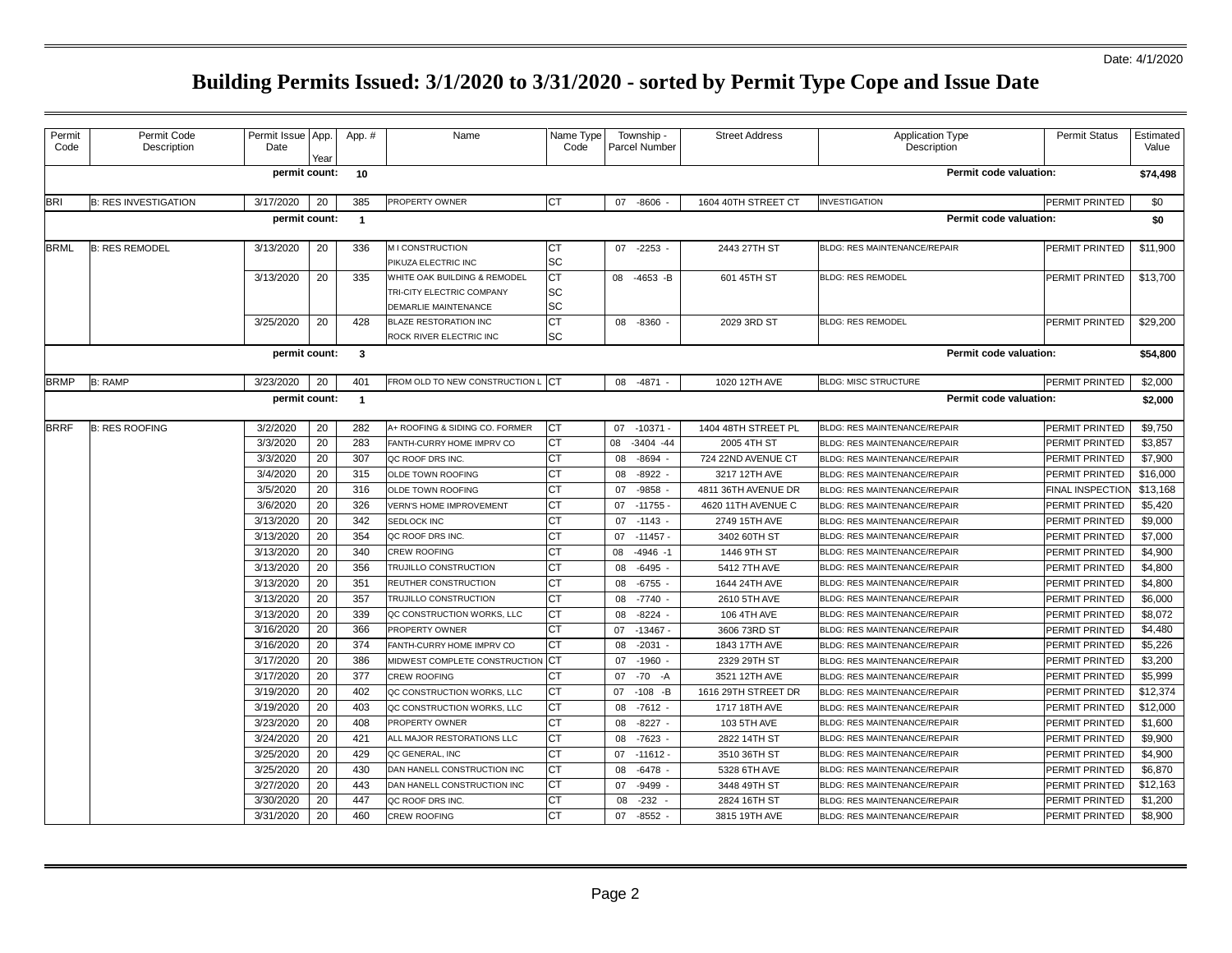| Permit<br>Code | Permit Code<br>Description        | Permit Issue<br>Date | App<br>Yeaı | App. #         | Name                          | Name Type<br>Code      | Township -<br>Parcel Number | <b>Street Address</b> | <b>Application Type</b><br>Description       | <b>Permit Status</b>    | Estimated<br>Value |
|----------------|-----------------------------------|----------------------|-------------|----------------|-------------------------------|------------------------|-----------------------------|-----------------------|----------------------------------------------|-------------------------|--------------------|
|                |                                   | permit count:        |             | 26             |                               |                        |                             |                       | Permit code valuation:                       |                         | \$189,479          |
| <b>BRSA</b>    | <b>B: RES ADDITION</b>            | 3/17/2020            | 20          | 378            | SAMPSON CONSTRUCTION          | СT                     | -14491<br>07                | 3431 76TH ST          | <b>BLDG: RES ADDITION</b>                    | PERMIT PRINTED          | \$22,500           |
|                |                                   | 3/25/2020            | 20          | 381            | ACRI, INC.                    | $\overline{\text{CT}}$ | $-11309 - 6$<br>07          | 4225 26TH AVE         | <b>BLDG: RES ADDITION</b>                    | PERMIT PRINTED          | \$27,500           |
|                |                                   | permit count:        |             | $\overline{2}$ |                               |                        |                             |                       | Permit code valuation:                       |                         | \$50,000           |
| <b>BRSD</b>    | <b>B: RES SIDING</b>              | 3/3/2020             | 20          | 313            | PROPERTY OWNER                | СT                     | $-8379$<br>08               | 309 21ST AVE          | <b>BLDG: RES MAINTENANCE/REPAIR</b>          | PERMIT PRINTED          | \$2,800            |
|                |                                   | 3/4/2020             | 20          | 315            | OLDE TOWN ROOFING             | <b>CT</b>              | $-8922$<br>08               | 3217 12TH AVE         | BLDG: RES MAINTENANCE/REPAIR                 | PERMIT PRINTED          | \$16,000           |
|                |                                   | 3/6/2020             | 20          | 327            | ADVANTAGE ELCTRL SERVICES INC | SC                     | $-1043$<br>07               | 1850 30TH ST          | BLDG: RES MAINTENANCE/REPAIR                 | PERMIT PRINTED          | \$13,500           |
|                |                                   |                      |             |                | DEMARLIE MAINTENANCE          | SC                     |                             |                       |                                              |                         |                    |
|                |                                   | 3/6/2020             | 20          | 329            | OAKVILLE SIDING & WINDOWS     | СT                     | 08<br>$-8348$               | 1924 2ND ST           | BLDG: RES MAINTENANCE/REPAIR                 | <b>FINAL INSPECTION</b> | \$7.826            |
|                |                                   | 3/13/2020            | 20          | 346            | SUBURBAN CONSTRUCTION INC     | <b>CT</b>              | 07<br>$-13529$              | 3309 32ND ST          | BLDG: RES MAINTENANCE/REPAIR                 | PERMIT PRINTED          | \$28,877           |
|                |                                   | 3/13/2020            | 20          | 355            | QC ROOF DRS INC               | СT                     | 08<br>$-906$                | 149 6TH AVE           | BLDG: RES MAINTENANCE/REPAIR                 | PERMIT PRINTED          | \$7,200            |
|                |                                   | 3/17/2020            | 20          | 387            | PROPERTY OWNER                | СT                     | 08<br>$-5245$               | 1313 3RD STREET A     | BLDG: RES MAINTENANCE/REPAIR                 | <b>PERMIT PRINTED</b>   | \$2.800            |
|                |                                   | 3/17/2020            | 20          | 382            | C & C CONSTRUCTION            | СT                     | 08<br>$-6405 - B$           | 2515 11TH AVE         | <b>BLDG: RES MAINTENANCE/REPAIR</b>          | PERMIT PRINTED          | \$10,000           |
|                |                                   | 3/18/2020            | 20          | 389            | M I CONSTRUCTION              | <b>CT</b>              | 07<br>$-13629$              | 5012 26TH AVENUE A CT | BLDG: RES MAINTENANCE/REPAIR                 | PERMIT PRINTED          | \$17,000           |
|                |                                   | 3/20/2020            | 20          | 405            | ALL MAJOR RESTORATIONS LLC    | <b>CT</b>              | $-6915 - A$<br>08           | 2212 18TH STREET A    | BLDG: RES MAINTENANCE/REPAIR                 | PERMIT PRINTED          | \$4,550            |
|                |                                   | 3/24/2020            | 20          | 422            | MIDWEST COMPLETE CONSTRUCTION | <b>CT</b>              | 07<br>$-5742$               | 1890 24TH AVENUE CT   | BLDG: RES MAINTENANCE/REPAIR                 | PERMIT PRINTED          | \$8,500            |
|                |                                   | 3/24/2020            | 20          | 420            | VERN'S HOME IMPROVEMENT       | CT                     | $-4228$<br>08               | 825 15TH ST           | BLDG: RES MAINTENANCE/REPAIR                 | PERMIT PRINTED          | \$1,600            |
|                |                                   | 3/25/2020            | 20          | 426            | DAN HANELL CONSTRUCTION INC   | СT                     | $-12809$<br>07              | 2929 27TH AVENUE A    | BLDG: RES MAINTENANCE/REPAIR                 | PERMIT PRINTED          | \$22,480           |
|                |                                   | 3/26/2020            | 20          | 432            | JEFF SALLEE HOME IMPROVEMENTS | СT                     | 07<br>$-12246$              | 3006 30TH ST          | <b>BLDG: RES MAINTENANCE/REPAIR</b>          | PERMIT PRINTED          | \$7,000            |
|                |                                   | 3/30/2020            | 20          | 450            | PROPERTY OWNER                | СT                     | 07<br>$-10212$              | 4737 19TH AVE         | BLDG: RES MAINTENANCE/REPAIR                 | PERMIT PRINTED          | \$1,750            |
|                |                                   | 3/30/2020            | 20          | 446            | SUBURBAN CONSTRUCTION INC     | СT                     | 08<br>$-3458$               | 2308 13TH ST          | BLDG: RES MAINTENANCE/REPAIR                 | PERMIT PRINTED          | \$24,850           |
|                |                                   | permit count:        |             | 16             |                               |                        |                             |                       | Permit code valuation:                       |                         | \$176,733          |
| <b>BSFH</b>    | <b>B: RES SINGLE FAMILY</b>       | 3/4/2020             | 20          | 258            | DAVE PROCHASKA CONST.         | CT                     | 07 -14802                   | 7310 35TH AVENUE CT   | BLDG:RES/NEW, SINGLE FAMILY ATTD (TOWNHOUSE) | <b>PERMIT PRINTED</b>   | \$233,250          |
|                |                                   | permit count:        |             | $\overline{1}$ |                               |                        |                             |                       | Permit code valuation:                       |                         | \$233,250          |
| <b>BSMT</b>    | <b>B: RES BASEMENT WATERPROOF</b> | 3/6/2020             | 20          | 327            | ADVANTAGE ELCTRL SERVICES INC | SC                     | 07 -1043 -                  | 1850 30TH ST          | BLDG: RES MAINTENANCE/REPAIR                 | PERMIT PRINTED          | \$13,500           |
|                |                                   |                      |             |                | DEMARLIE MAINTENANCE          | <b>SC</b>              |                             |                       |                                              |                         |                    |
|                |                                   | permit count:        |             | $\overline{1}$ |                               |                        |                             |                       | Permit code valuation:                       |                         | \$13,500           |
| <b>BSTP</b>    | <b>B: STEPS</b>                   | 3/6/2020             | 20          | 330            | PROPERTY OWNER                | <b>CT</b>              | 07<br>-65<br>$-20$          | 1417 43RD ST          | BLDG: RES MAINTENANCE/REPAIR                 | PERMIT PRINTED          | \$1,000            |
|                |                                   | permit count:        |             | $\overline{1}$ |                               |                        |                             |                       | Permit code valuation:                       |                         | \$1,000            |
| C <sub>2</sub> | CO DEPOSIT > \$25000              | 3/2/2020             | 20          | 222            | ESTES CONSTRUCTION            | CT                     | $-12941-1$<br>07            | 350 JOHN DEERE RD     | <b>BLDG: COML REMODEL</b>                    | PERMIT PRINTED          | \$345,933          |
|                |                                   |                      |             |                | ART-O-LITE ELECTRIC CO        | SC                     |                             |                       |                                              |                         |                    |
|                |                                   |                      |             |                | RYAN AND ASSOCIATES, INC      | SC                     |                             |                       |                                              |                         |                    |
|                |                                   | 3/4/2020             | 20          | 258            | DAVE PROCHASKA CONST.         | <b>CT</b>              | $-14802$<br>07              | 7310 35TH AVENUE CT   | BLDG:RES/NEW, SINGLE FAMILY ATTD (TOWNHOUSE) | PERMIT PRINTED          | \$233,250          |
|                |                                   | 3/13/2020            | 20          | 65             | BUSH CONSTRUCTION COMPANY INC | ĊТ                     | 07<br>$-13987$              | 1100 36TH AVE         | <b>BLDG: COML REMODEL</b>                    | PERMIT PRINTED          | \$200,000          |
|                |                                   | 3/13/2020            | 20          | 345            | PIZANO ELECTRIC INC           | SC                     | 07 -8593                    | 2218 37TH ST          | <b>BLDG: COML REMODEL</b>                    | PERMIT PRINTED          | \$89,000           |
|                |                                   |                      |             |                | <b>QUAD CITY PLUMBING</b>     | SC                     |                             |                       |                                              |                         |                    |
|                |                                   | 3/18/2020            | 20          | 312            | MCDERMOTT CONSTRUCTION        | <b>CT</b>              | 08 -5506                    | 1515 5TH AVE          | <b>BLDG: COML REMODEL</b>                    | PERMIT PRINTED          | \$112,051          |
|                |                                   |                      |             |                | <b>EWERT PLUMBING</b>         | SC                     |                             |                       |                                              |                         |                    |
|                |                                   |                      |             |                | SHAW ELECTRIC INC             | SC                     |                             |                       |                                              |                         |                    |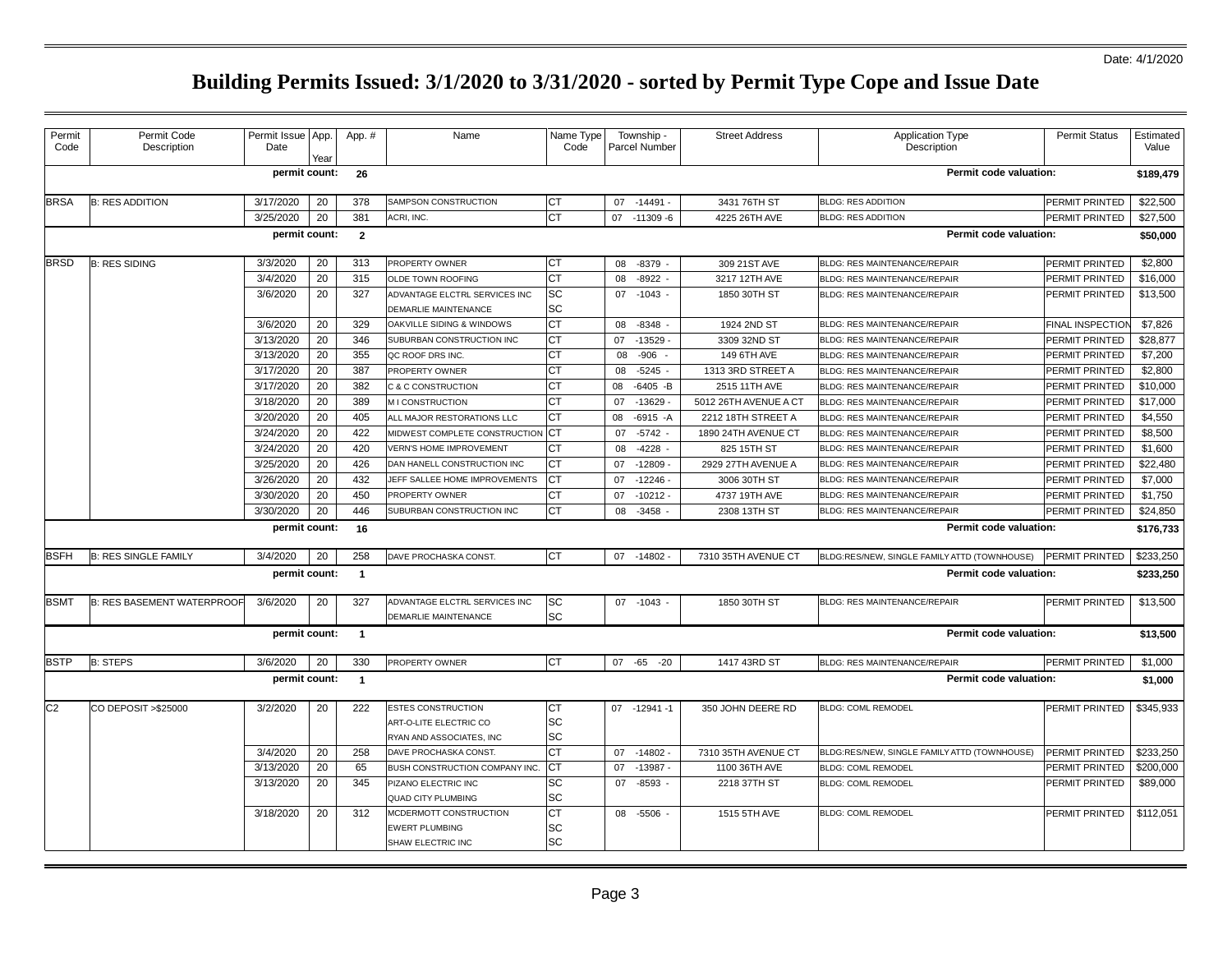| Permit<br>Code   | Permit Code<br>Description   | Permit Issue App.<br>Date                                 | Year | App. #         | Name                              | Name Type<br>Code | Township -<br>Parcel Number | <b>Street Address</b> | <b>Application Type</b><br>Description       | <b>Permit Status</b>  | Estimated<br>Value |
|------------------|------------------------------|-----------------------------------------------------------|------|----------------|-----------------------------------|-------------------|-----------------------------|-----------------------|----------------------------------------------|-----------------------|--------------------|
| C <sub>2</sub>   | CO DEPOSIT > \$25000         | 3/25/2020                                                 | 19   | 2498           | RUSSELL CONSTRUCTION              | <b>CT</b>         | $07 - 14546$                | 3831 41ST AVENUE DR   | <b>BLDG: COML ADDITION</b>                   | PERMIT PRINTED        | \$75,000           |
|                  |                              | 3/25/2020                                                 | 20   | 428            | BLAZE RESTORATION INC             | <b>CT</b>         | 08<br>$-8360 -$             | 2029 3RD ST           | <b>BLDG: RES REMODEL</b>                     | PERMIT PRINTED        | \$29,200           |
|                  |                              |                                                           |      |                | ROCK RIVER ELECTRIC INC           | SC                |                             |                       |                                              |                       |                    |
|                  |                              | permit count:                                             |      | $\overline{7}$ |                                   |                   |                             |                       | Permit code valuation:                       |                       | \$1,084,434        |
| DRN <sub>1</sub> | <b>ENG: CLASS 1 DRAINAGE</b> | 3/20/2020                                                 | 20   | 406            | PROPERTY OWNER                    | СT                | $-5869 -$<br>08             | 431 10TH ST           | <b>ENG: DRAINAGE PERMIT</b>                  | PERMIT PRINTED        | \$0                |
|                  |                              | 3/24/2020                                                 | 20   | 258            | DAVE PROCHASKA CONST              | <b>CT</b>         | 07 -14802                   | 7310 35TH AVENUE CT   | BLDG:RES/NEW, SINGLE FAMILY ATTD (TOWNHOUSE) | PERMIT PRINTED        | \$233,250          |
|                  |                              | permit count:                                             |      | $\overline{2}$ |                                   |                   |                             |                       | Permit code valuation:                       |                       | \$233,250          |
| EC               | E: COML ELECTRICAL           | 3/9/2020                                                  | 20   | 332            | THADDEUS H ELECTRIC INC           | <b>CT</b>         | $-1280$<br>08               | 1512 15TH ST          | ELEC: REPAIR                                 | FINAL INSPECTION      | \$0                |
|                  |                              | 3/13/2020                                                 | 20   | 345            | PIZANO ELECTRIC INC               | SC                | 07<br>$-8593 -$             | 2218 37TH ST          | <b>BLDG: COML REMODEL</b>                    | PERMIT PRINTED        | \$89,000           |
|                  |                              |                                                           |      |                | <b>QUAD CITY PLUMBING</b>         | SC                |                             |                       |                                              |                       |                    |
|                  |                              | 3/13/2020                                                 | 20   | 347            | TRI-CITY ELECTRIC COMPANY         | <b>CT</b>         | 08<br>$-5469$               | 1800 RIVER DR         | ELEC: REPAIR                                 | <b>PERMIT PRINTED</b> | \$0                |
|                  |                              | 3/23/2020                                                 | 20   | 222            | ESTES CONSTRUCTION                | СT                | 07 -12941 -1                | 350 JOHN DEERE RD     | <b>BLDG: COML REMODEL</b>                    | PERMIT PRINTED        | \$345,933          |
|                  |                              |                                                           |      |                | ART-O-LITE ELECTRIC CO            | SC                |                             |                       |                                              |                       |                    |
|                  |                              |                                                           |      |                | RYAN AND ASSOCIATES, INC          | SC                |                             |                       |                                              |                       |                    |
|                  |                              | 3/23/2020                                                 | 20   | 411            | DAVENPORT ELECTRIC CONTRACT CO CT |                   | $-2644 - A$<br>08           | 4801 RIVER DR         | ELEC: SERVICE                                | PERMIT PRINTED        | \$89,925           |
|                  |                              | 3/26/2020                                                 | 20   | 312            | MCDERMOTT CONSTRUCTION            | <b>CT</b>         | 08<br>$-5506$               | 1515 5TH AVE          | <b>BLDG: COML REMODEL</b>                    | PERMIT PRINTED        | \$112,051          |
|                  |                              |                                                           |      |                | <b>EWERT PLUMBING</b>             | SC                |                             |                       |                                              |                       |                    |
|                  |                              |                                                           |      |                | SHAW ELECTRIC INC                 | SC                |                             |                       |                                              |                       |                    |
|                  |                              | permit count:                                             |      | 6              |                                   |                   |                             |                       | Permit code valuation:                       |                       | \$636,909          |
| <b>ECI</b>       | E: COML INVESTIGATION        | 3/10/2020                                                 | 20   | 334            | PROPERTY OWNER                    | <b>CT</b>         | 08 -1616 -2                 | 3715 5TH AVE          | <b>INVESTIGATION</b>                         | PERMIT PRINTED        | \$0                |
|                  |                              | permit count:                                             |      | $\overline{1}$ |                                   |                   |                             |                       | Permit code valuation:                       |                       | \$0                |
| <b>EINV</b>      | E: RES INVESTIGATION         | 3/25/2020                                                 | 20   | 423            | PROPERTY OWNER                    | <b>CT</b>         | 08 -5912 -                  | 709 4TH AVE           | <b>INVESTIGATION</b>                         | PERMIT PRINTED        | \$0                |
|                  |                              | permit count:<br>Permit code valuation:<br>$\overline{1}$ |      |                |                                   |                   |                             |                       |                                              |                       |                    |
|                  |                              |                                                           |      |                |                                   |                   |                             |                       |                                              |                       | \$0                |
| <b>ENB</b>       | <b>B: RES DRIVEWAY</b>       | 3/6/2020                                                  | 19   | 1701           | AERO PLUMBING AND HEATING         | <b>SC</b>         | 07 -15036                   | 6104 34TH AVENUE A CT | BLDG:RES/NEW, SINGLE FAMILY ATTD (TOWNHOUSE) | PERMIT PRINTED        | \$182,000          |
|                  |                              |                                                           |      |                | HANSSEN ELECTRIC                  | <b>SC</b>         |                             |                       |                                              |                       |                    |
|                  |                              |                                                           |      |                | <b>GABRILSON HEATING &amp; AC</b> | SC                |                             |                       |                                              |                       |                    |
|                  |                              |                                                           |      |                | KE FLATWORK INC                   | SC                |                             |                       |                                              |                       |                    |
|                  |                              | permit count:                                             |      | $\overline{1}$ |                                   |                   |                             |                       | Permit code valuation:                       |                       | \$182,000          |
| <b>END</b>       | <b>B: COML DRIVEWAY</b>      | 3/13/2020                                                 | 20   | 338            | <b>CREATIVE CURB</b>              | <b>CT</b>         | 12 -192 -4                  | 6808 34TH STREET CT   | <b>BLDG: COML DRIVEWAY</b>                   | PERMIT PRINTED        | \$0                |
|                  |                              | permit count:                                             |      | $\overline{1}$ |                                   |                   |                             |                       | Permit code valuation:                       |                       | \$0                |
| <b>ER</b>        | E: RES ELECTRICAL            | 3/3/2020                                                  | 20   | 291            | ADVANTAGE ELCTRL SERVICES INC     | <b>CT</b>         | $-359$<br>07                | 3333 42ND AVE         | ELEC: SERVICE                                | PERMIT PRINTED        | \$0                |
|                  |                              | 3/3/2020                                                  | 20   | 292            | ADVANTAGE ELCTRL SERVICES INC     | <b>CT</b>         | $-359$<br>07                | 3341 42ND AVE         | ELEC: SERVICE                                | PERMIT PRINTED        | \$0                |
|                  |                              | 3/3/2020                                                  | 20   | 296            | ADVANTAGE ELCTRL SERVICES INC     | CT                | 07<br>$-359$                | 3401 47TH AVE         | ELEC: SERVICE                                | PERMIT PRINTED        | \$0                |
|                  |                              | 3/3/2020                                                  | 20   | 297            | ADVANTAGE ELCTRL SERVICES INC     | <b>CT</b>         | 07<br>$-359$                | 3402 46TH AVE         | ELEC: SERVICE                                | PERMIT PRINTED        | \$0                |
|                  |                              | 3/3/2020                                                  | 20   | 295            | ADVANTAGE ELCTRL SERVICES INC     | СT                | $-359$<br>07                | 3403 47TH AVE         | ELEC: SERVICE                                | <b>PERMIT PRINTED</b> | \$0                |
|                  |                              | 3/3/2020                                                  | 20   | 298            | ADVANTAGE ELCTRL SERVICES INC     | <b>CT</b>         | 07<br>$-359$                | 3404 46TH AVE         | ELEC: SERVICE                                | PERMIT PRINTED        | \$0                |
|                  |                              | 3/3/2020                                                  | 20   | 302            | ADVANTAGE ELCTRL SERVICES INC     | <b>CT</b>         | $-359$<br>07                | 3405 43RD AVE         | ELEC: SERVICE                                | PERMIT PRINTED        | \$0                |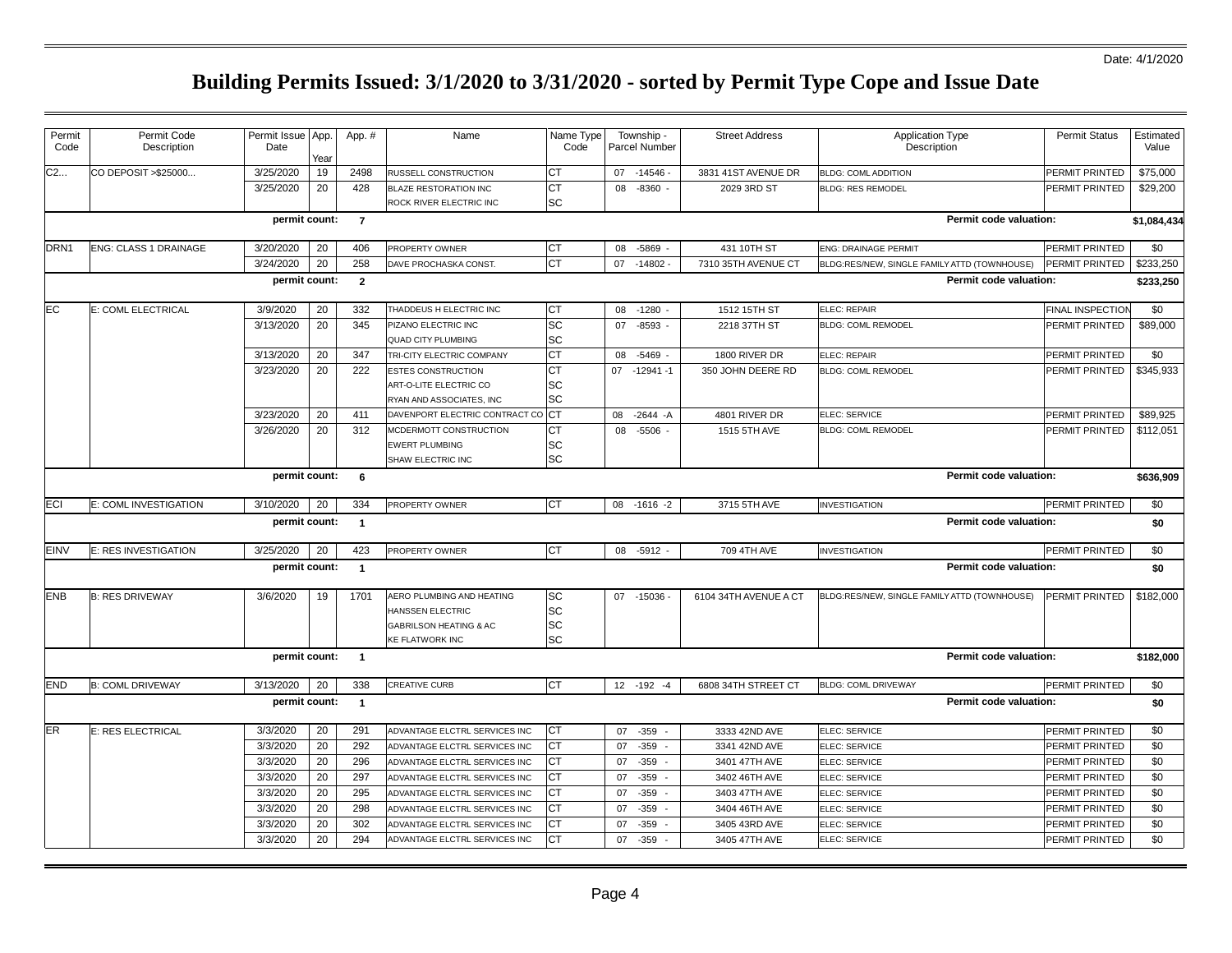| Permit<br>Code | Permit Code<br>Description | Permit Issue App.<br>Date |            | App. # | Name                                     | Name Type<br>Code | Township -<br><b>Parcel Number</b> | <b>Street Address</b> | <b>Application Type</b><br>Description | <b>Permit Status</b>    | Estimated<br>Value |
|----------------|----------------------------|---------------------------|------------|--------|------------------------------------------|-------------------|------------------------------------|-----------------------|----------------------------------------|-------------------------|--------------------|
| <b>ER</b>      | E: RES ELECTRICAL          | 3/3/2020                  | Year<br>20 | 305    | ADVANTAGE ELCTRL SERVICES INC            | CT                | 07 -359 -                          | 3406 42ND AVENUE A    | ELEC: SERVICE                          | PERMIT PRINTED          | \$0                |
|                |                            | 3/3/2020                  | 20         | 299    | ADVANTAGE ELCTRL SERVICES INC            | СT                | $-359$<br>07                       | 3406 46TH AVE         | ELEC: SERVICE                          | PERMIT PRINTED          | \$0                |
|                |                            | 3/3/2020                  | 20         | 303    | ADVANTAGE ELCTRL SERVICES INC            | СT                | 07<br>$-359$                       | 3407 43RD AVE         | ELEC: SERVICE                          | PERMIT PRINTED          | \$0                |
|                |                            | 3/3/2020                  | 20         | 293    | ADVANTAGE ELCTRL SERVICES INC            | СT                | $-359$<br>07                       | 3407 47TH AVE         | ELEC: SERVICE                          | PERMIT PRINTED          | \$0                |
|                |                            | 3/3/2020                  | 20         | 304    | ADVANTAGE ELCTRL SERVICES INC            | <b>CT</b>         | 07<br>$-359$                       | 3408 42ND AVENUE A    | ELEC: SERVICE                          | PERMIT PRINTED          | \$0                |
|                |                            | 3/3/2020                  | 20         | 300    | ADVANTAGE ELCTRL SERVICES INC            | СT                | 07<br>$-359$                       | 3410 46TH AVE         | ELEC: SERVICE                          | PERMIT PRINTED          | \$0                |
|                |                            | 3/3/2020                  | 20         | 301    | ADVANTAGE ELCTRL SERVICES INC            | <b>CT</b>         | $-359$<br>07                       | 3412 46TH AVE         | ELEC: SERVICE                          | PERMIT PRINTED          | \$0                |
|                |                            | 3/3/2020                  | 20         | 306    | ADVANTAGE ELCTRL SERVICES INC            | <b>CT</b>         | 07<br>$-359$                       | 3404 42ND AVENUE A    | ELEC: TEMPORARY SERVICE                | PERMIT PRINTED          | \$0                |
|                |                            | 3/3/2020                  | 20         | 290    | ROCK RIVER ELECTRIC INC                  | СT                | 08<br>$-6514$                      | 2803 17TH ST          | ELEC: TEMPORARY SERVICE                | PERMIT PRINTED          | \$0                |
|                |                            | 3/5/2020                  | 19         | 356    | BRAD CHUMBLEY CUSTOM BUILDER             | СT                | 08<br>$-565 -$                     | 4510 RIVER DR         | <b>BLDG: RES ADDITION</b>              | PERMIT PRINTED          | \$150,500          |
|                |                            |                           |            |        | <b>BLONDELL PLUMBING SERVICES</b>        | SC                |                                    |                       |                                        |                         |                    |
|                |                            |                           |            |        | YOUNG'S HEATING & AC                     | SC                |                                    |                       |                                        |                         |                    |
|                |                            |                           |            |        | JOHNSON ELECTRIC CO, K C                 | SC                |                                    |                       |                                        |                         |                    |
|                |                            | 3/6/2020                  | 20         | 327    | ADVANTAGE ELCTRL SERVICES INC            | SC                | 07 -1043                           | 1850 30TH ST          | BLDG: RES MAINTENANCE/REPAIR           | PERMIT PRINTED          | \$13,500           |
|                |                            |                           |            |        | DEMARLIE MAINTENANCE                     | SC                |                                    |                       |                                        |                         |                    |
|                |                            | 3/6/2020                  | 20         | 331    | ADVANTAGE ELCTRL SERVICES INC            | <b>CT</b>         | 07 -359                            | 3339 47TH AVE         | ELEC: WIRING, MISC                     | PERMIT PRINTED          | \$0                |
|                |                            | 3/6/2020                  | 20         | 224    | MAKE IT HAPPEN LLC                       | CT                | 08 -3040 -1                        | 2333 4TH ST           | BLDG: RES MAINTENANCE/REPAIR           | PERMIT PRINTED          | \$10,950           |
|                |                            |                           |            |        | ADVANTAGE ELCTRL SERVICES INC            | SC                |                                    |                       |                                        |                         |                    |
|                |                            | 3/13/2020                 | 20         | 337    | BEAVER BUILDERS INC                      | <b>CT</b>         | 07 -15036                          | 6104 34TH AVENUE A CT | <b>BLDG: RES REMODEL</b>               | PERMIT PRINTED          | \$21,000           |
|                |                            |                           |            |        | <b>HANSSEN ELECTRIC</b>                  | SC                |                                    |                       |                                        |                         |                    |
|                |                            |                           |            |        | <b>GABRILSON HEATING &amp; AC</b>        | SC                |                                    |                       |                                        |                         |                    |
|                |                            |                           |            |        | AERO PLUMBING AND HEATING                | SC                |                                    |                       |                                        |                         |                    |
|                |                            |                           |            |        | HANSSEN ELECTRIC                         | SC                |                                    |                       |                                        |                         |                    |
|                |                            |                           |            |        | <b>GABRILSON HEATING &amp; AC</b>        | SC<br>SC          |                                    |                       |                                        |                         |                    |
|                |                            |                           |            | 336    | <b>KE FLATWORK INC</b>                   | <b>CT</b>         |                                    |                       | BLDG: RES MAINTENANCE/REPAIR           |                         |                    |
|                |                            | 3/13/2020                 | 20         |        | M I CONSTRUCTION<br>PIKUZA ELECTRIC INC  | SC                | 07 -2253 -                         | 2443 27TH ST          |                                        | PERMIT PRINTED          | \$11,900           |
|                |                            | 3/13/2020                 | 20         | 335    | WHITE OAK BUILDING & REMODEL             | CT                | 08 -4653 -B                        | 601 45TH ST           | <b>BLDG: RES REMODEL</b>               | PERMIT PRINTED          | \$13,700           |
|                |                            |                           |            |        | TRI-CITY ELECTRIC COMPANY                | SC                |                                    |                       |                                        |                         |                    |
|                |                            |                           |            |        | DEMARLIE MAINTENANCE                     | SC                |                                    |                       |                                        |                         |                    |
|                |                            | 3/18/2020                 | 20         | 93     | PROPERTY OWNER                           | <b>CT</b>         | 08<br>-2659 -                      | 234 48TH ST           | <b>BLDG: RES ADDITION</b>              | PERMIT PRINTED          | \$48,600           |
|                |                            |                           |            |        | PROPERTY OWNER                           | SC                |                                    |                       |                                        |                         |                    |
|                |                            | 3/19/2020                 | 20         | 253    | WINN BUILD                               | <b>CT</b>         | $-7511 -$<br>08                    | 2116 14TH ST          | <b>BLDG: RES REMODEL</b>               | PERMIT PRINTED          | \$17,930           |
|                |                            |                           |            |        | BLACKHAWK ELECTRIC ENTERPRISES           | <b>SC</b>         |                                    |                       |                                        |                         |                    |
|                |                            | 3/23/2020                 | 20         | 417    | TRINITY ELECTRIC                         | <b>CT</b>         | 08<br>$-1825$                      | 519 4TH ST            | ELEC: REPAIR                           | PERMIT PRINTED          | \$2,400            |
|                |                            | 3/24/2020                 | 20         | 419    | PIKUZA ELECTRIC INC                      | СT                | $-6957$<br>08                      | 2504 18TH ST          | ELEC: SERVICE                          | <b>FINAL INSPECTION</b> | \$0                |
|                |                            | 3/25/2020                 | 20         | 431    | POINT ELECTRIC                           | СT                | $-7826$<br>07                      | 3106 26TH AVENUE CT   | ELEC: REMODEL                          | PERMIT PRINTED          | \$2.500            |
|                |                            | 3/31/2020                 | 20         | 459    | <b>MOXIE SOLAR</b>                       | CT                | 07<br>$-13436$                     | 3802 32ND AVE         | ELEC: SERVICE                          | PERMIT PRINTED          | \$0                |
|                |                            | 3/31/2020                 | 20         | 451    | PIKUZA ELECTRIC INC                      | <b>CT</b>         | 08<br>$-4631$                      | 720 48TH STREET A     | ELEC: REPAIR                           | PERMIT PRINTED          | \$3,000            |
|                |                            | 3/31/2020                 | 20         | 428    | <b>BLAZE RESTORATION INC</b>             | <b>CT</b>         | 08<br>$-8360$                      | 2029 3RD ST           | <b>BLDG: RES REMODEL</b>               | PERMIT PRINTED          | \$29,200           |
|                |                            |                           |            |        | ROCK RIVER ELECTRIC INC                  | SC                |                                    |                       |                                        |                         |                    |
|                |                            | permit count:             |            | 32     |                                          |                   |                                    |                       | Permit code valuation:                 |                         | \$325,180          |
| <b>ERM</b>     | E: RES ELECTRIC METER SET  | 3/25/2020                 | 20         | 425    | <b>BLACKHAWK ELECTRIC ENTERPRISES CT</b> |                   | 07 -15023 -                        | 4701 61ST STREET DR   | ELEC: SERVICE                          | <b>PERMIT PRINTED</b>   | \$0                |
|                |                            |                           |            |        |                                          |                   |                                    |                       |                                        |                         |                    |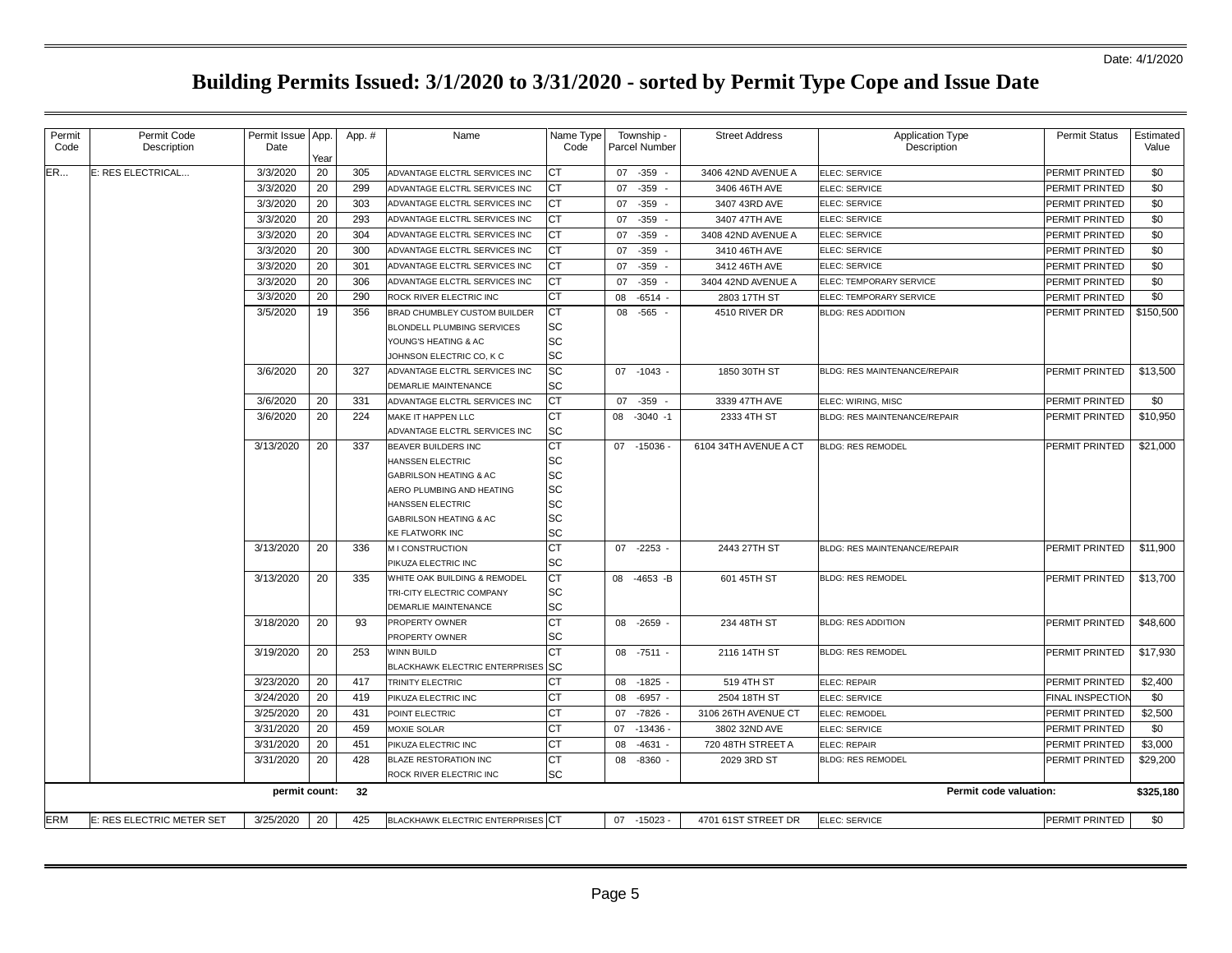| Permit    | Permit Code        | Permit Issue   App. |      | App. #         | Name                                              | Name Type | Township -         | <b>Street Address</b>     | <b>Application Type</b>                                 | <b>Permit Status</b>  | Estimated |
|-----------|--------------------|---------------------|------|----------------|---------------------------------------------------|-----------|--------------------|---------------------------|---------------------------------------------------------|-----------------------|-----------|
| Code      | Description        | Date                | Year |                |                                                   | Code      | Parcel Number      |                           | Description                                             |                       | Value     |
|           |                    | permit count:       |      | $\overline{1}$ |                                                   |           |                    |                           | Permit code valuation:                                  |                       | \$0       |
| МC        | M: COML MECHANICAL | 3/5/2020            | 20   | 319            | BRADY COMPANY, J L                                | СT        | $-5951$<br>07      | 3535 AVENUE OF THE CITIES | HTG: OTHER, INSTALL/REPLACE                             | PERMIT PRINTED        | \$9,800   |
|           |                    | 3/16/2020           | 20   | 328            | POWELL & COMPANY CONSTRUCTION,                    | <b>CT</b> | 07<br>$-625 -$     |                           | 3455 AVENUE OF THE CITIES BLDG: COML MAINTENANCE/REPAIR | PERMIT PRINTED        | \$6,400   |
|           |                    |                     |      |                | CRAWFORD HEATING & COOLING                        | SC        |                    |                           |                                                         |                       |           |
|           |                    | 3/19/2020           | 20   | 398            | <b>BRADY COMPANY, JL</b>                          | <b>CT</b> | 07<br>-11811 -     | 3802 16TH ST              | HTG: BOILER/FURNACE, REPLACE                            | <b>PERMIT PRINTED</b> | \$3,000   |
|           |                    | 3/19/2020           | 20   | 399            | KALE HEATING & AC                                 | СT        | $-335 - 76$<br>07  | 4101 38TH ST              | HTG: OTHER, INSTALL/REPLACE                             | PERMIT PRINTED        | \$8,772   |
|           |                    | 3/26/2020           | 20   | 437            | CRAWFORD HEATING & COOLING                        | CТ        | -999999-<br>08     | 2200 69TH AVE             | HTG: OTHER, INSTALL/REPLACE                             | PERMIT PRINTED        | \$3,975   |
|           |                    | 3/31/2020           | 20   | 452            | CRAWFORD HEATING & COOLING                        | CT        | $-12941 - 1$<br>07 | 350 JOHN DEERE RD         | HTG: FURNACE/AC, REPLACE                                | PERMIT PRINTED        | \$10,000  |
|           |                    | 3/31/2020           | 20   | 457            | GETZ FIRE EQUIPMENT COMPANY                       | <b>CT</b> | 08<br>$-2644 - A$  | 4801 RIVER DR             | HTG: OTHER, INSTALL/REPLACE                             | PERMIT PRINTED        | \$4,900   |
|           |                    | permit count:       |      | $\overline{7}$ |                                                   |           |                    |                           | Permit code valuation:                                  |                       | \$46,847  |
| <b>MR</b> | M: RES MECHANICAL  | 3/2/2020            | 20   | 279            | <b>HOMETOWN PLUMBING &amp; HEATING CO CT</b>      |           | 07<br>$-2210 -$    | 2412 28TH ST              | HTG: BOILER/FURNACE, REPLACE                            | PERMIT PRINTED        | \$3,300   |
|           |                    | 3/3/2020            | 20   | 310            | O'DELLS HEATING AND AC                            | СT        | $-7546$ -<br>07    | 2345 19TH ST              | HTG: BOILER/FURNACE, REPLACE                            | PERMIT PRINTED        | \$2,500   |
|           |                    | 3/3/2020            | 20   | 288            | NORTHWEST MECHANICAL                              | СT        | 08<br>$-1824$      | 517 4TH ST                | HTG: BOILER/FURNACE, REPLACE                            | PERMIT PRINTED        | \$3,000   |
|           |                    | 3/3/2020            | 20   | 287            | FREED HEATING & AC                                | <b>CT</b> | $-1897 -$<br>08    | 1811 18TH ST              | HTG: BOILER/FURNACE, REPLACE                            | PERMIT PRINTED        | \$2,900   |
|           |                    | 3/6/2020            | 20   | 324            | KLAUER HEATING & AC LTD                           | CT        | $-241 - 2$<br>07   | 3041 55TH STREET DR       | HTG: FURNACE/AC, REPLACE                                | PERMIT PRINTED        | \$6,565   |
|           |                    | 3/6/2020            | 20   | 325            | BRADY COMPANY, J L                                | СT        | $-7306$<br>08      | 305 54TH ST               | HTG: FURNACE/AC, REPLACE                                | PERMIT PRINTED        | \$7,000   |
|           |                    | 3/13/2020           | 20   | 348            | <b>BITLER HEATING</b>                             | CТ        | 08<br>$-4025$ -    | 239 44TH ST               | HTG: FURNACE/AC. NEW                                    | PERMIT PRINTED        | \$2,200   |
|           |                    | 3/16/2020           | 20   | 368            | DOUG'S HEATING & AIR COND                         | CT        | $-10700$<br>07     | 1825 47TH STREET CT       | HTG: BOILER/FURNACE, REPLACE                            | PERMIT PRINTED        | \$3,600   |
|           |                    | 3/16/2020           | 20   | 367            | KALE HEATING & AC                                 | СT        | 07<br>$-11413$     | 3211 56TH ST              | HTG: AIR CONDITIONING, REPLACE                          | PERMIT PRINTED        | \$3,550   |
|           |                    | 3/16/2020           | 20   | 365            | DOUG'S HEATING & AIR COND                         | <b>CT</b> | 07<br>$-12089$     | 3510 56TH STREET PL       | HTG: BOILER/FURNACE, REPLACE                            | PERMIT PRINTED        | \$5,000   |
|           |                    | 3/16/2020           | 20   | 359            | DOUG'S HEATING & AIR COND                         | СT        | $-12622$<br>07     | 1620 41ST ST              | HTG: FURNACE/AC, REPLACE                                | PERMIT PRINTED        | \$7,000   |
|           |                    | 3/16/2020           | 20   | 361            | PRECISION AIR HTG & AC INC                        | CT        | $-2251$<br>07      | 2433 27TH ST              | HTG: FURNACE/AC, REPLACE                                | PERMIT PRINTED        | \$6,789   |
|           |                    | 3/16/2020           | 20   | 94             | DELVEAU CONSTRUCTION                              | СT        | 07 -5077 -         | 2621 37TH AVE             | <b>BLDG: RES ADDITION</b>                               | PERMIT PRINTED        | \$26,200  |
|           |                    |                     |      |                | KLINGBORG ELECTRIC, ROBERT                        | <b>SC</b> |                    |                           |                                                         |                       |           |
|           |                    |                     |      |                | PETERSEN PLUMBING AND HEATING                     | SC        |                    |                           |                                                         |                       |           |
|           |                    | 3/16/2020           | 20   | 363            | TOTAL MAINTENANCE INC                             | <b>CT</b> | 07<br>$-6576$      | 1303 37TH ST              | HTG: BOILER/FURNACE, REPLACE                            | PERMIT PRINTED        | \$3,037   |
|           |                    | 3/16/2020           | 20   | 360            | BRADY COMPANY, J L                                | СT        | 07<br>$-8308 -$    | 3828 15TH ST              | HTG: FURNACE/AC, REPLACE                                | PERMIT PRINTED        | \$4,000   |
|           |                    | 3/16/2020           | 20   | 364            | TOTAL MAINTENANCE INC                             | СT        | 08<br>$-8487 -$    | 3901 10TH AVE             | HTG: BOILER/FURNACE, REPLACE                            | PERMIT PRINTED        | \$2,498   |
|           |                    | 3/16/2020           | 20   | 362            | TOTAL MAINTENANCE INC                             | <b>CT</b> | $-9310 -$<br>08    | 2710 8TH STREET CT        | HTG: BOILER/FURNACE, REPLACE                            | PERMIT PRINTED        | \$4,700   |
|           |                    | 3/17/2020           | 20   | 376            | <b>BITLER HEATING</b>                             | СT        | $-5872$<br>07      | 1160 48TH ST              | HTG: FURNACE/AC, REPLACE                                | <b>PERMIT PRINTED</b> | \$5,500   |
|           |                    | 3/19/2020           | 20   | 396            | PEEPLES HEATING & AIR COND                        | СT        | 08<br>$-1825$ -    | 519 4TH ST                | HTG: FURNACE/AC, REPLACE                                | <b>PERMIT PRINTED</b> | \$5,000   |
|           |                    | 3/19/2020           | 20   | 397            | CRAWFORD HEATING & COOLING                        | СT        | 08<br>$-4167 -$    | 528 21ST AVE              | HTG: BOILER/FURNACE, REPLACE                            | PERMIT PRINTED        | \$2,175   |
|           |                    | 3/23/2020           | 20   | 409            | MORRIS IMPROVEMENT COMPANY                        | <b>CT</b> | 08<br>$-1378$      | 1631 18TH STREET C        | HTG: FURNACE/AC, REPLACE                                | PERMIT PRINTED        | \$0       |
|           |                    | 3/26/2020           | 20   | 337            | BEAVER BUILDERS INC                               | СT        | -15036<br>07       | 6104 34TH AVENUE A CT     | <b>BLDG: RES REMODEL</b>                                | PERMIT PRINTED        | \$21,000  |
|           |                    |                     |      |                | <b>HANSSEN ELECTRIC</b><br>GABRILSON HEATING & AC | SC<br>SC  |                    |                           |                                                         |                       |           |
|           |                    | 3/26/2020           | 20   | 436            | CRAWFORD HEATING & COOLING                        | <b>CT</b> | 08<br>$-3097 -$    | 916 19TH ST               | HTG: FURNACE/AC, REPLACE                                | PERMIT PRINTED        | \$0       |
|           |                    | 3/26/2020           | 20   | 438            | BRADY COMPANY, J L                                | <b>CT</b> | 08<br>$-5274 -$    | 1136 3RD ST               | HTG: BOILER/FURNACE, REPLACE                            | PERMIT PRINTED        | \$4,900   |
|           |                    | 3/27/2020           | 20   | 441            | BORNHOEFT HEATING & AC                            | <b>CT</b> | $-6836$<br>07      | 2516 31ST AVENUE CT       | HTG: AIR CONDITIONING, REPLACE                          | PERMIT PRINTED        | \$6,510   |
|           |                    | 3/31/2020           | 20   | 455            | KALE PLUMBING CO                                  | СT        | $-13495$<br>07     | 4271 22ND AVE             | HTG: FURNACE/AC, REPLACE                                | PERMIT PRINTED        | \$2,250   |
|           |                    | 3/31/2020           | 20   | 456            | GABRILSON HEATING & AC                            | <b>CT</b> | 08<br>$-9235$      | 2708 11TH STREET CT       | HTG: FURNACE/AC, REPLACE                                | PERMIT PRINTED        | \$4,000   |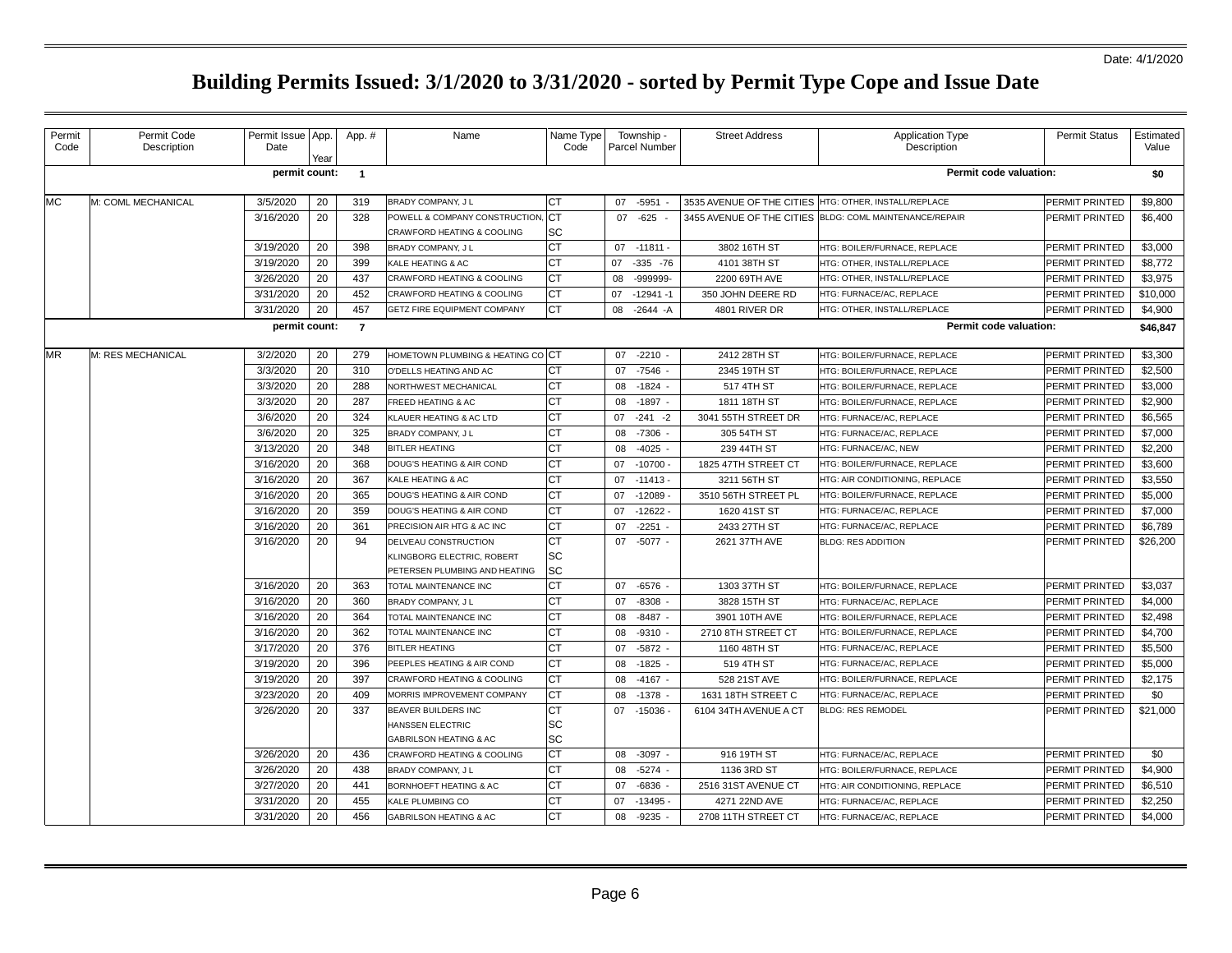| Permit<br>Code   | Permit Code<br>Description   | Permit Issue App.<br>Date | Yea | App. #         | Name                                                           | Name Type<br>Code      | Township -<br>Parcel Number | <b>Street Address</b> | <b>Application Type</b><br>Description | <b>Permit Status</b>    | Estimated<br>Value |
|------------------|------------------------------|---------------------------|-----|----------------|----------------------------------------------------------------|------------------------|-----------------------------|-----------------------|----------------------------------------|-------------------------|--------------------|
|                  |                              | permit count:             |     | 27             |                                                                |                        |                             |                       | Permit code valuation:                 |                         | \$145,174          |
|                  |                              |                           |     |                |                                                                |                        |                             |                       |                                        |                         |                    |
| PC               | P: COML PLUMBING             | 3/16/2020                 | 19  | 2398           | PROPERTY OWNER                                                 | CT                     | 08 -360                     | 1800 7TH AVE          | BLDG: COML MAINTENANCE/REPAIR          | PERMIT PRINTED          | \$8,500            |
|                  |                              |                           |     |                | AMERICAN ELECTRIC INC                                          | SC                     |                             |                       |                                        |                         |                    |
|                  |                              |                           |     |                | WATSON PLUMBING AND MECHANICAL SC                              |                        |                             |                       |                                        |                         |                    |
|                  |                              | 3/19/2020                 | 20  | 345            | PIZANO ELECTRIC INC                                            | SC<br><b>SC</b>        | 07 -8593                    | 2218 37TH ST          | <b>BLDG: COML REMODEL</b>              | PERMIT PRINTED          | \$89,000           |
|                  |                              | 3/25/2020                 | 20  | 427            | <b>QUAD CITY PLUMBING</b><br>HOMETOWN PLUMBING & HEATING CO CT |                        | 07<br>$-14546$              | 3831 41ST AVENUE DR   | PLBG: INSTALLATION, COMMERCIAL         | PERMIT PRINTED          | \$2,485            |
|                  |                              | 3/25/2020                 | 20  | 312            | MCDERMOTT CONSTRUCTION                                         | CT                     | 08 -5506                    | 1515 5TH AVE          | <b>BLDG: COML REMODEL</b>              | PERMIT PRINTED          | \$112,051          |
|                  |                              |                           |     |                | <b>EWERT PLUMBING</b>                                          | SC                     |                             |                       |                                        |                         |                    |
|                  |                              |                           |     |                | SHAW ELECTRIC INC                                              | SC                     |                             |                       |                                        |                         |                    |
|                  |                              | 3/26/2020                 | 20  | 222            | ESTES CONSTRUCTION                                             | <b>CT</b>              | 07 -12941 -1                | 350 JOHN DEERE RD     | <b>BLDG: COML REMODEL</b>              | PERMIT PRINTED          | \$345,933          |
|                  |                              |                           |     |                | ART-O-LITE ELECTRIC CO                                         | SC                     |                             |                       |                                        |                         |                    |
|                  |                              |                           |     |                | RYAN AND ASSOCIATES, INC                                       | SC                     |                             |                       |                                        |                         |                    |
|                  |                              | permit count:             |     | 5              |                                                                |                        |                             |                       | Permit code valuation:                 |                         | \$557,969          |
| PCR <sub>6</sub> | P: RES GAS MTR RECONCT (6 MO | 3/3/2020                  | 20  | 309            | <b>CUSH COMFORT</b>                                            | CT                     | 08<br>-8438                 | 1670 30TH AVE         | PLBG: GAS MTR RECONNECT AFTER 6 MONTHS | <b>FINAL INSPECTION</b> | \$500              |
|                  |                              | 3/16/2020                 | 19  | 2365           | PROPERTY OWNER                                                 | $\overline{\text{CT}}$ | 07 - 359 -                  | 3418 42ND AVE         | <b>BLDG: MISC STRUCTURE</b>            | PERMIT PRINTED          | \$15,150           |
|                  |                              |                           |     |                | CRAWFORD COMPANY                                               | SC                     |                             |                       |                                        |                         |                    |
|                  |                              | permit count:             |     | $\overline{2}$ |                                                                |                        |                             |                       | Permit code valuation:                 |                         | \$15,650           |
| <b>PCWH</b>      | P: COML WATER HEATER         | 3/23/2020                 | 20  | 416            | ERICKSON PLUMBING & HTG INC                                    | CT                     | 07 -274                     | 6601 38TH AVE         | PLBG: WATER HEATER                     | <b>PERMIT PRINTED</b>   | \$0                |
|                  |                              | permit count:             |     | $\overline{1}$ |                                                                |                        |                             |                       | Permit code valuation:                 |                         | \$0                |
| <b>PCWS</b>      | P: CITY WATER/SEWER          | 3/23/2020                 | 20  | 412            | ALL ACTION PLUMBING                                            | <b>CT</b>              | 08 -4746 -1                 | 1331 15TH ST          | PLBG: WATER SERVICE REPAIR             | PERMIT PRINTED          | \$0                |
|                  |                              | permit count:             |     | $\overline{1}$ |                                                                |                        |                             |                       | Permit code valuation:                 |                         | \$0                |
|                  |                              |                           |     |                |                                                                |                        |                             |                       |                                        |                         |                    |
| <b>PCX</b>       | P: COML EXCAVATION           | 3/16/2020                 | 20  | 370            | <b>BLONDELL PLUMBING SERVICES</b>                              | CT                     | 08<br>$-4177 -$             | 1901 7TH ST           | PLBG: SEWER REPAIR                     | <b>PERMIT PRINTED</b>   | \$2,500            |
|                  |                              | 3/18/2020                 | 20  | 393            | PETERSEN PLUMBING AND HEATING                                  | СT                     | 08<br>$-5477$               | 1801 5TH AVE          | PLBG: WATER SERVICE REPLACEMENT        | PERMIT PRINTED          | \$2,000            |
|                  |                              | permit count:             |     | $\overline{2}$ |                                                                |                        |                             |                       | Permit code valuation:                 |                         | \$4,500            |
| <b>PGR</b>       | P: RES GAS PIPING            | 3/19/2020                 | 20  | 400            | ERICKSON PLUMBING                                              | CT                     | 08 -4229 -1                 | 3202 11TH AVE         | PLBG: GAS PIPING                       | PERMIT PRINTED          | \$2,000            |
|                  |                              | permit count:             |     | $\overline{1}$ |                                                                |                        |                             |                       | Permit code valuation:                 |                         | \$2,000            |
| <b>PR</b>        | P: RES PLUMBING              | 3/3/2020                  | 20  | 289            | CRAWFORD COMPANY                                               | SC                     | $-3613 - 42$<br>08          | 138 31ST AVE          | PLBG: INSTALLATION, RESIDENTIAL        | <b>PERMIT PRINTED</b>   | \$600              |
|                  |                              | 3/16/2020                 | 20  | 369            | NORTHWEST MECHANICAL                                           | СT                     | $-241$<br>07<br>$-2$        | 3016 55TH STREET DR   | PLBG: INSTALLATION, RESIDENTIAL        | PERMIT PRINTED          | \$350              |
|                  |                              | 3/19/2020                 | 20  | 327            | ADVANTAGE ELCTRL SERVICES INC                                  | SC                     | 07<br>$-1043 -$             | 1850 30TH ST          | BLDG: RES MAINTENANCE/REPAIR           | PERMIT PRINTED          | \$13,500           |
|                  |                              |                           |     |                | DEMARLIE MAINTENANCE                                           | SC                     |                             |                       |                                        |                         |                    |
|                  |                              | 3/23/2020                 | 20  | 410            | PETERSEN PLUMBING AND HEATING                                  | CT                     | $-8878$<br>08               | 2816 2ND ST           | PLBG: INSTALLATION, RESIDENTIAL        | PERMIT PRINTED          | \$600              |
|                  |                              | 3/26/2020                 | 20  | 435            | PETERSEN PLUMBING AND HEATING                                  | СT                     | 08<br>$-5477$ .             | 1801 5TH AVE          | PLBG: INSTALLATION, RESIDENTIAL        | PERMIT PRINTED          | \$2,000            |
|                  |                              | 3/26/2020                 | 20  | 434            | PETERSEN PLUMBING AND HEATING                                  | СT                     | 08<br>$-7511$               | 2116 14TH ST          | PLBG: INSTALLATION, RESIDENTIAL        | PERMIT PRINTED          | \$0                |
|                  |                              | 3/31/2020                 | 20  | 454            | <b>DEMARLIE MAINTENANCE</b>                                    | СT                     | 08<br>$-1825$               | 519 4TH ST            | PLBG: INSTALLATION, RESIDENTIAL        | PERMIT PRINTED          | \$1,000            |
|                  |                              | 3/31/2020                 | 20  | 453            | HOMETOWN PLUMBING & HEATING CO CT                              |                        | 08<br>$-49$                 | 1417 26TH ST          | PLBG: INSTALLATION, RESIDENTIAL        | <b>PERMIT PRINTED</b>   | \$6,000            |
|                  |                              | 3/31/2020                 | 20  | 445            | PROPERTY OWNER                                                 | CТ                     | 08<br>$-8438$               | 1670 30TH AVE         | BLDG: RES MAINTENANCE/REPAIR           | PERMIT PRINTED          | \$3,000            |
|                  |                              |                           |     |                | <b>ROB'S PLUMBING</b>                                          | <b>SC</b>              |                             |                       |                                        |                         |                    |